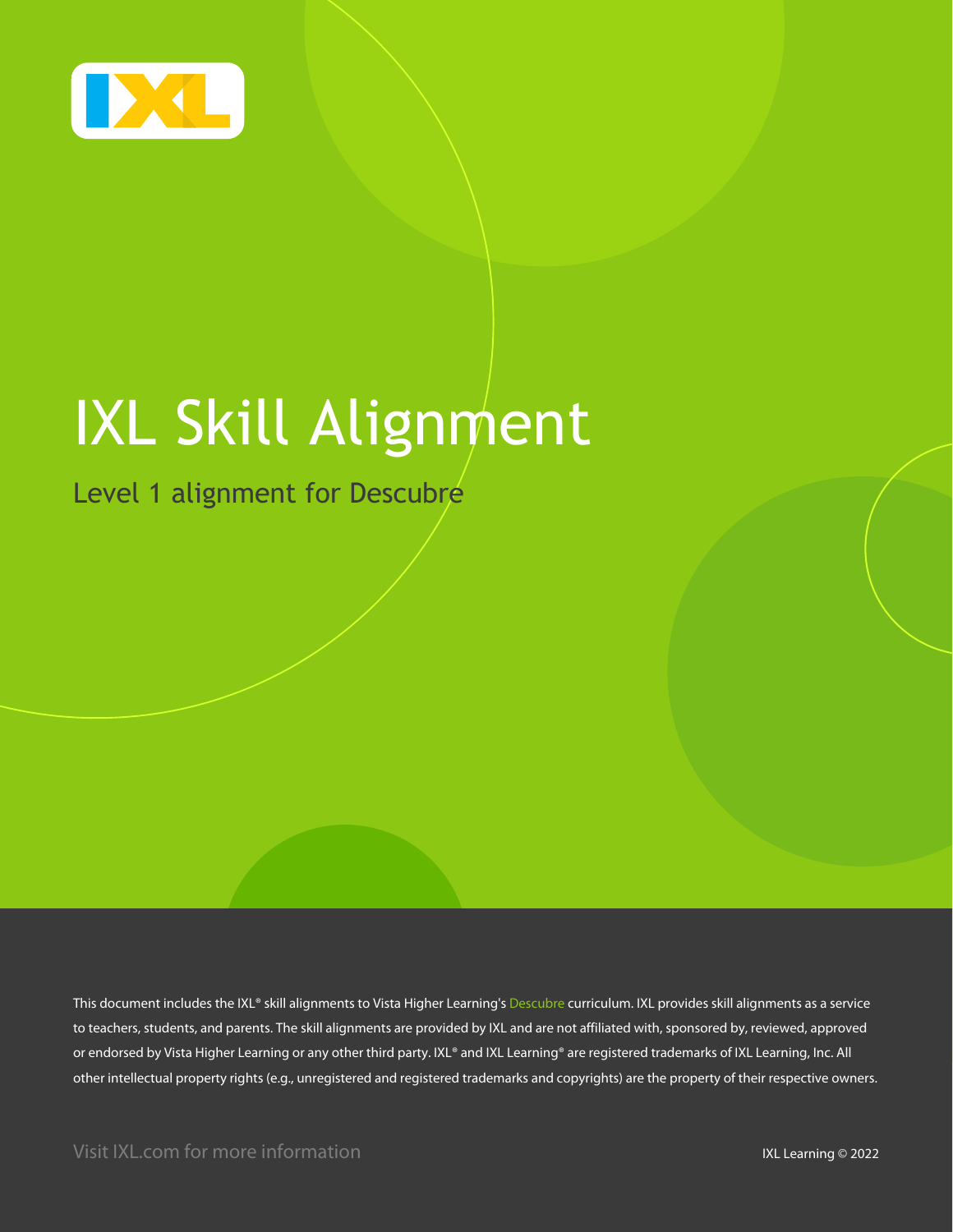

## **Lección 1** Hola, ¿qué tal?

| <b>Textbook section</b>                           | <b>IXL skills</b>                                                                                                |
|---------------------------------------------------|------------------------------------------------------------------------------------------------------------------|
| <b>Contextos:</b> Greetings and goodbyes          | 1. Greeting people and saying goodbye RRS<br>2. How are you doing? 6SB<br>3. What is the conversation about? RHR |
| <b>Contextos:</b> Identifying yourself and others | 1. Introductions 8UY                                                                                             |
| <b>Contextos:</b> Courtesy expressions            |                                                                                                                  |
| <b>Estructura 1.1: Nouns and articles</b>         | 1. Basics of number and forming the plural SFK<br>2. Definite and indefinite articles KN6                        |
|                                                   | Also consider<br>Basics of gender and noun-adjective agreement:<br>$\bullet$<br>singular forms JM8               |
|                                                   | • Categorize words based on gender and<br>number MZP                                                             |
|                                                   | • Gender and number agreement: articles,<br>adjectives, and nouns L64                                            |
| Estructura 1.2: Numbers 0-30                      | 1. Numbers 0-10 XYL                                                                                              |
|                                                   | 2. Numbers 11-20 P8X                                                                                             |
|                                                   | 3. Numbers 21-31 ZV9                                                                                             |
|                                                   | 4. Listen and fill in a form with personal<br>information: letters and numbers JTO                               |
| <b>Estructura 1.3: Present tense of ser</b>       | 1. Subject pronouns XYU                                                                                          |
|                                                   | 2. Informal and formal language: tú and usted P9K                                                                |
|                                                   | 3. Select the correct present-tense form of ser DXK                                                              |
|                                                   | 4. Provide the correct present-tense form of<br>ser KSX                                                          |
|                                                   | Also consider                                                                                                    |
|                                                   | Choose the correct form to describe an<br><b>image</b> YZY                                                       |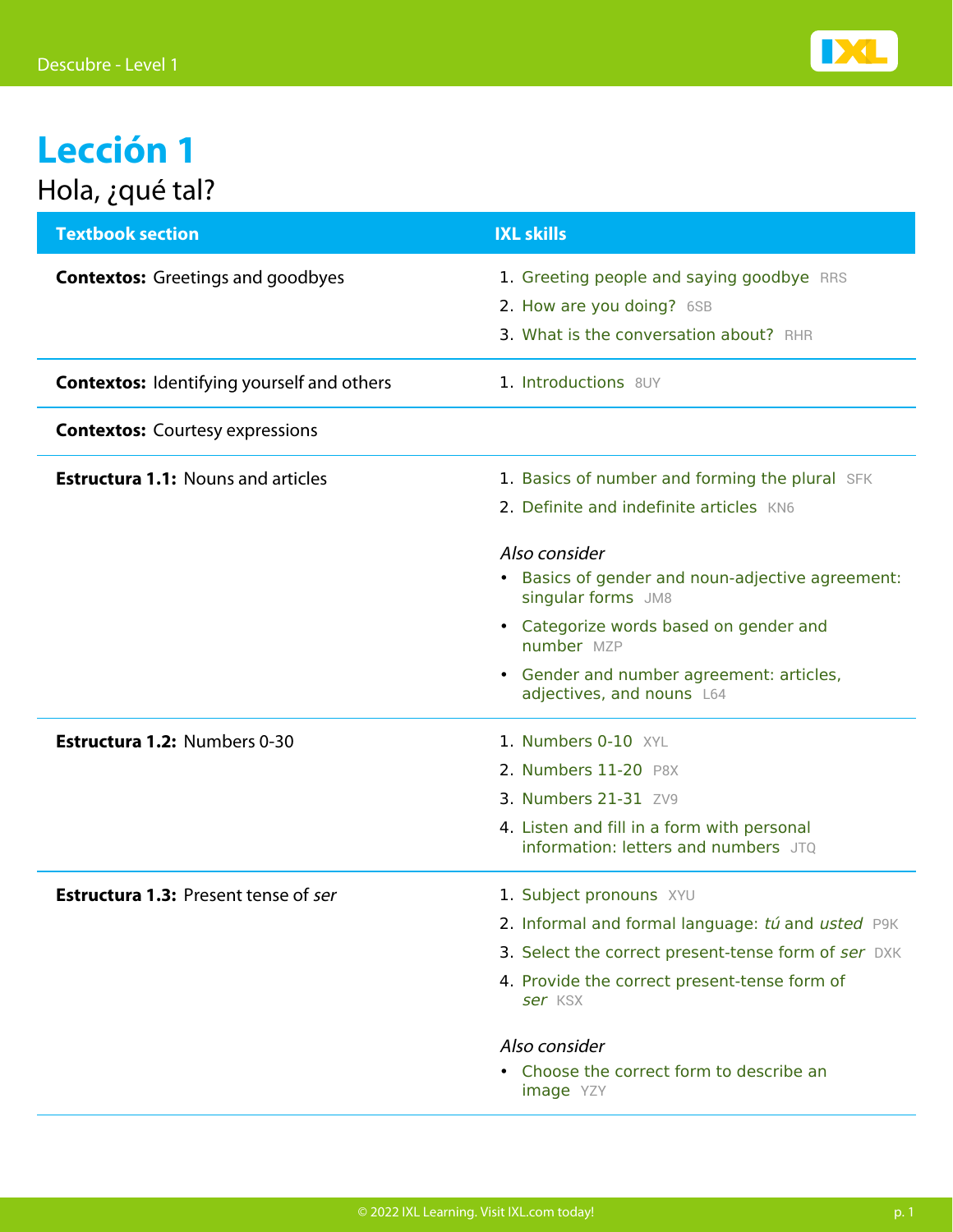

**Estructura 1.4:** Telling time 1. [Telling time: provide hours and minutes](https://www.ixl.com/spanish/level-1/telling-time-provide-hours-and-minutes) [MLV](https://www.ixl.com/spanish/level-1/telling-time-provide-hours-and-minutes)

#### Also consider

• [Schedules with ordinal numbers and times](https://www.ixl.com/spanish/level-1/schedules-with-ordinal-numbers-and-times) [SGQ](https://www.ixl.com/spanish/level-1/schedules-with-ordinal-numbers-and-times)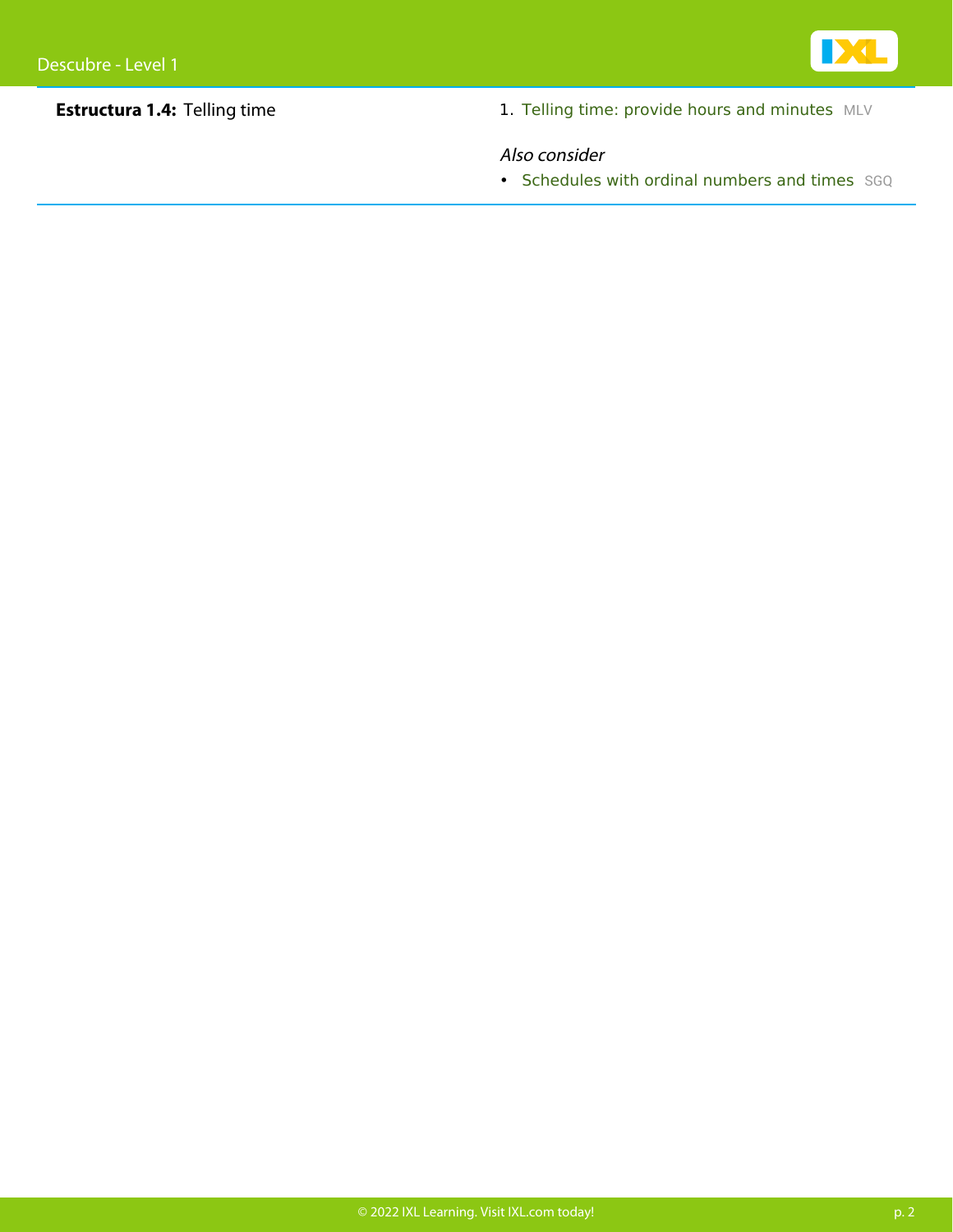

### **Lección 2** En la clase

| <b>Textbook section</b>                                  | <b>IXL skills</b>                                                                              |
|----------------------------------------------------------|------------------------------------------------------------------------------------------------|
| <b>Contextos:</b> The classroom and school life          | 1. Recognize school supplies 5ZW                                                               |
|                                                          | 2. Name school supplies V7N                                                                    |
|                                                          | 3. Recognize things in the classroom JGK                                                       |
|                                                          | 4. Name things in the classroom SFE                                                            |
|                                                          | 5. Recognize places in school P69                                                              |
|                                                          | 6. Name places in school H5Z                                                                   |
|                                                          | Also consider                                                                                  |
|                                                          | • Listen and recognize classes and school<br>supplies FHK                                      |
|                                                          | • Listen to people talk about the school day WS5                                               |
|                                                          | • Read materials related to school and student<br>life XLS                                     |
|                                                          | Listen to questions about student life and<br>$\bullet$<br>choose the appropriate response V53 |
|                                                          | Listen to people talk about their school and<br>everything in it RX8                           |
|                                                          | Read about schools and education in the<br>Spanish-speaking world BCY                          |
|                                                          | Describe scenes from around school WOV<br>$\bullet$                                            |
|                                                          | • What's happening at school? XS6                                                              |
| <b>Contextos:</b> Fields of study and school subjects    | 1. Recognize school subjects 53X                                                               |
|                                                          | 2. Name school subjects XLM                                                                    |
| <b>Contextos:</b> Days of the week                       | 1. Days of the week U7C                                                                        |
|                                                          | Also consider                                                                                  |
|                                                          | • Listen and choose the appropriate response to<br>basic questions ETQ                         |
| <b>Contextos: Class schedules</b>                        | 1. Schedules with ordinal numbers and times SGO                                                |
| <b>Estructura 2.1: Present tense of <i>-ar</i> verbs</b> | 1. Select the correct present-tense form of regular<br>-ar verbs VZA                           |
|                                                          | 2. Provide the correct present-tense form of<br>regular -ar verbs 7HP                          |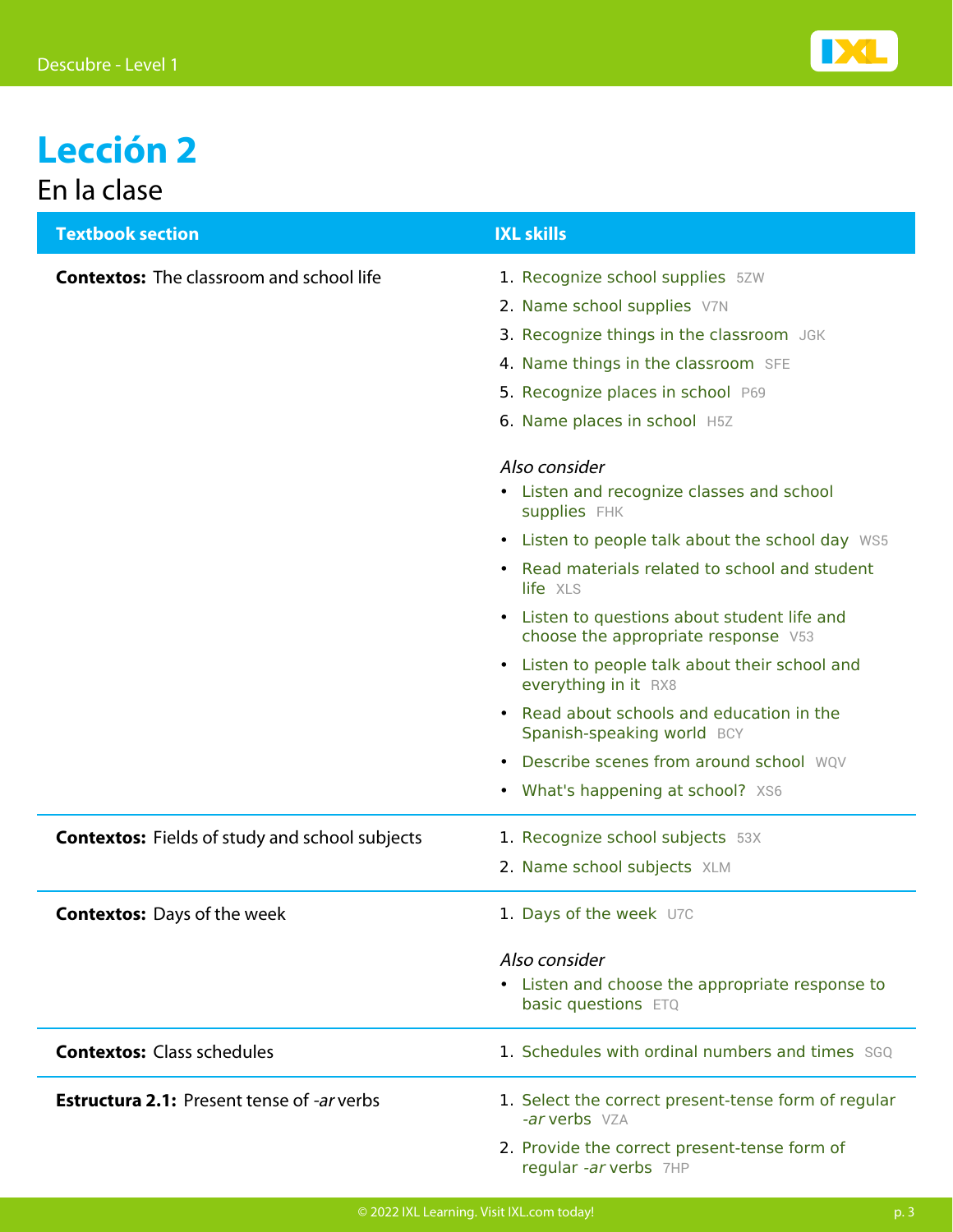

|                                                     | Also consider                                                             |
|-----------------------------------------------------|---------------------------------------------------------------------------|
|                                                     | • Recognize -ar verbs related to school RLA                               |
|                                                     | • Provide -ar verbs related to school 4H6                                 |
|                                                     | • Common -ar verbs ATK                                                    |
|                                                     | • Use -ar verbs in conversations about classes and<br>school supplies 8LC |
|                                                     | • Complete conversations about student life 205                           |
|                                                     | • Recognize the correct form of gustar +<br>infinitive VDN                |
|                                                     | • Provide the correct form of gustar +<br>infinitive QKT                  |
| <b>Estructura 2.2:</b> Forming questions in Spanish | 1. Recognize question words: set 1 TMZ                                    |
|                                                     | 2. Recognize question words: set 2 39D                                    |
|                                                     | 3. Question words: review WBT                                             |
| <b>Estructura 2.3: Present tense of estar</b>       | 1. Select the correct present-tense form of<br>estar JNR                  |
|                                                     | 2. Provide the correct present-tense form of<br>estar DB6                 |
|                                                     | Also consider                                                             |
|                                                     | • Prepositions of place 6CQ                                               |
|                                                     | • Describe scenes from around school WQV                                  |
| <b>Estructura 2.4: Numbers 31 and higher</b>        | 1. Recognize numbers: 30-100 NLC                                          |
|                                                     | 2. Provide numbers: 30-100 HDD                                            |
|                                                     |                                                                           |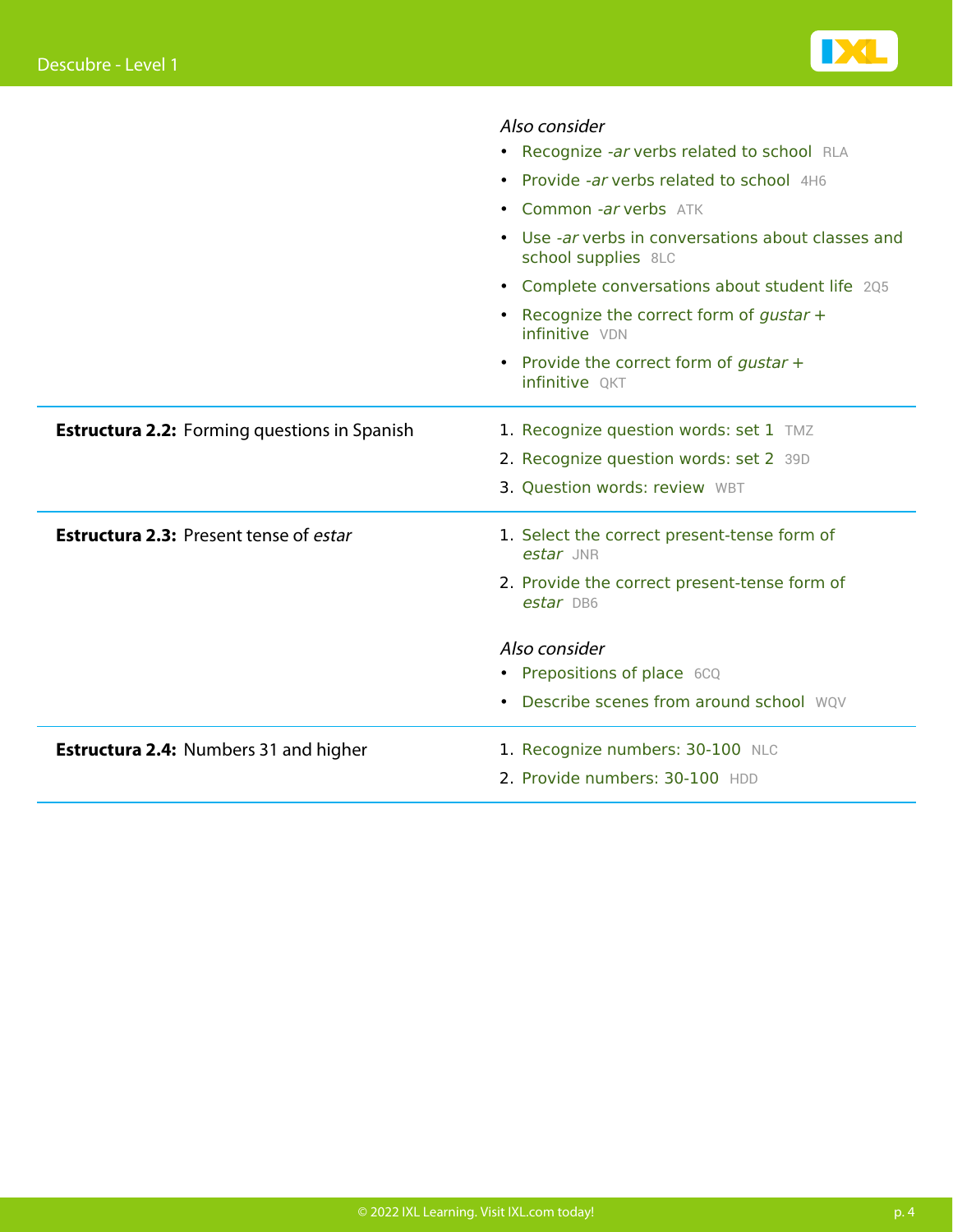

### **Lección 3** La familia

| <b>Textbook section</b>                       | <b>IXL skills</b>                                                                   |
|-----------------------------------------------|-------------------------------------------------------------------------------------|
| <b>Contextos: The family</b>                  | 1. Recognize immediate family members and<br>pets PWB                               |
|                                               | 2. Name immediate family members and pets UB6                                       |
|                                               | 3. Recognize extended family members ULB                                            |
|                                               | 4. Name extended family members LB5                                                 |
|                                               | Also consider                                                                       |
|                                               | • Listen to people talk about their families RLU                                    |
|                                               | Read about families from the Spanish-speaking<br>$\bullet$<br>world 8GM             |
|                                               | Write sentences about yourself, your family, or<br>$\bullet$<br>people you know CT5 |
| <b>Contextos: Identifying people</b>          | 1. Recognize nouns to identify people FGJ                                           |
|                                               | 2. Provide nouns to identify people 2XK                                             |
| <b>Contextos: Professions and occupations</b> |                                                                                     |
| <b>Estructura 3.1: Descriptive adjectives</b> | 1. Recognize adjectives that describe<br>appearance 9QY                             |
|                                               | 2. Provide adjectives that describe<br>appearance WLX                               |
|                                               | 3. Recognize adjectives that describe<br>personalities RSK                          |
|                                               | 4. Provide adjectives that describe<br>personalities QYS                            |
|                                               | 5. Basics of gender and noun-adjective agreement:<br>singular forms JM8             |
|                                               | 6. Common adjectives SUV                                                            |
|                                               | 7. Gender and number agreement: articles,<br>adjectives, and nouns L64              |
|                                               | Also consider                                                                       |
|                                               | • Categorize words based on gender and<br>number MZP                                |
|                                               | Listen and identify the person from the<br>$\bullet$<br>description 6YQ             |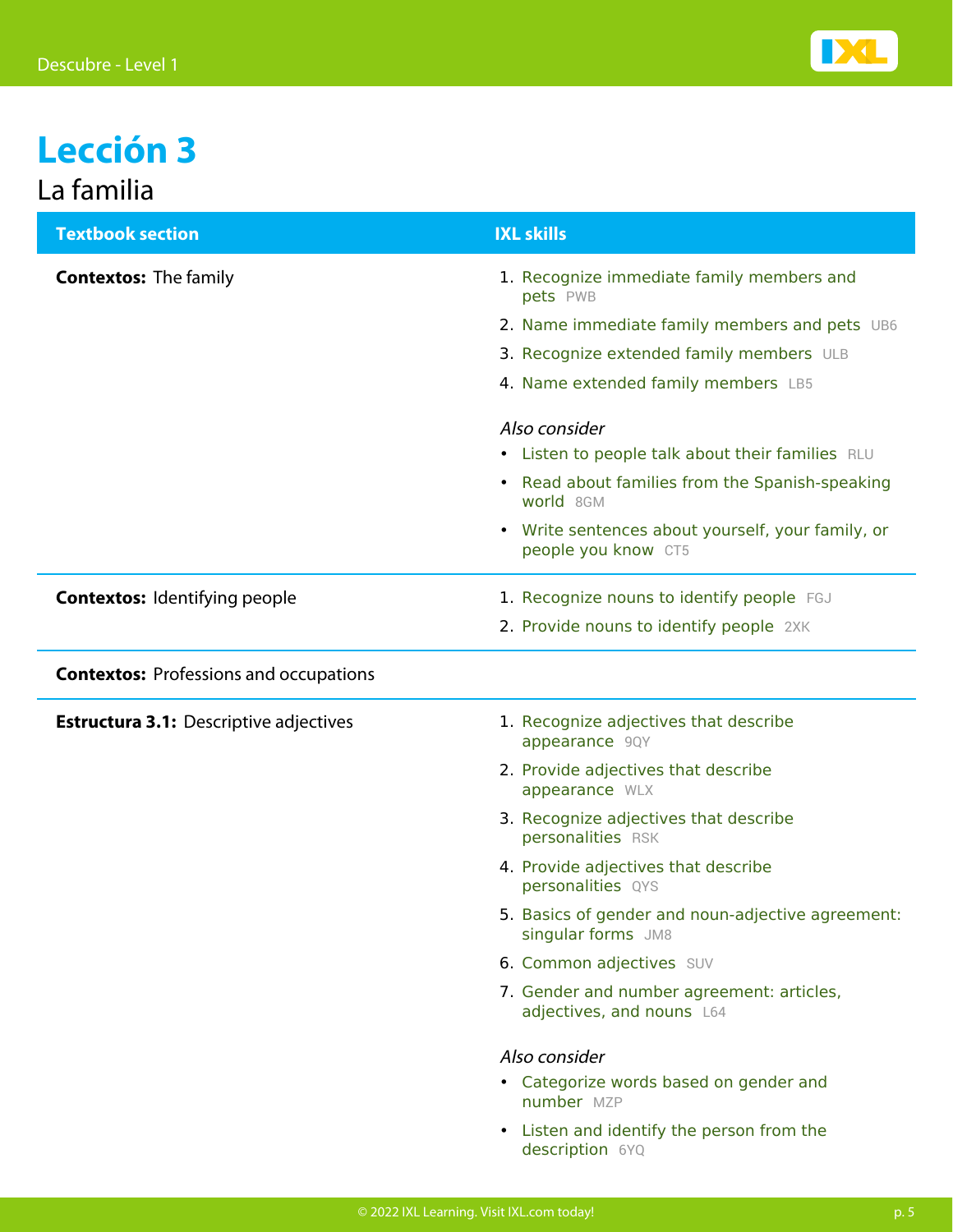

|                                                           | • Listen to people describe themselves and<br>others XT6                  |
|-----------------------------------------------------------|---------------------------------------------------------------------------|
|                                                           | • Read about famous people from the<br>Spanish-speaking world 32P         |
|                                                           | • Sentence structure in affirmative and negative<br>sentences 8EK         |
|                                                           | • Choose the correct form to describe an<br><b>image</b> YZY              |
| <b>Estructura 3.2: Possessive adjectives</b>              | 1. Select the correct possessive adjective JGM                            |
|                                                           | 2. Provide the correct possessive adjective 9RE                           |
| <b>Estructura 3.3: Present tense of -er and -ir verbs</b> | 1. Select the correct present-tense form of regular<br>-er/-ir verbs 930  |
|                                                           | 2. Provide the correct present-tense form of<br>regular -er/-ir verbs ES7 |
|                                                           | Also consider                                                             |
|                                                           | • Common -er and -ir verbs E6D                                            |
|                                                           | • Listen and match the statement to the<br>image 6T6                      |
| <b>Estructura 3.4: Present tense of tener and venir</b>   | 1. Present tense of tener: recognize the correct<br>form 20J              |
|                                                           | 2. Present tense of tener: provide the correct<br>form ME8                |
|                                                           | 3. Select the use of tener or tener que 9LW                               |
|                                                           | Also consider                                                             |
|                                                           | • Complete a letter to a pen pal YJG                                      |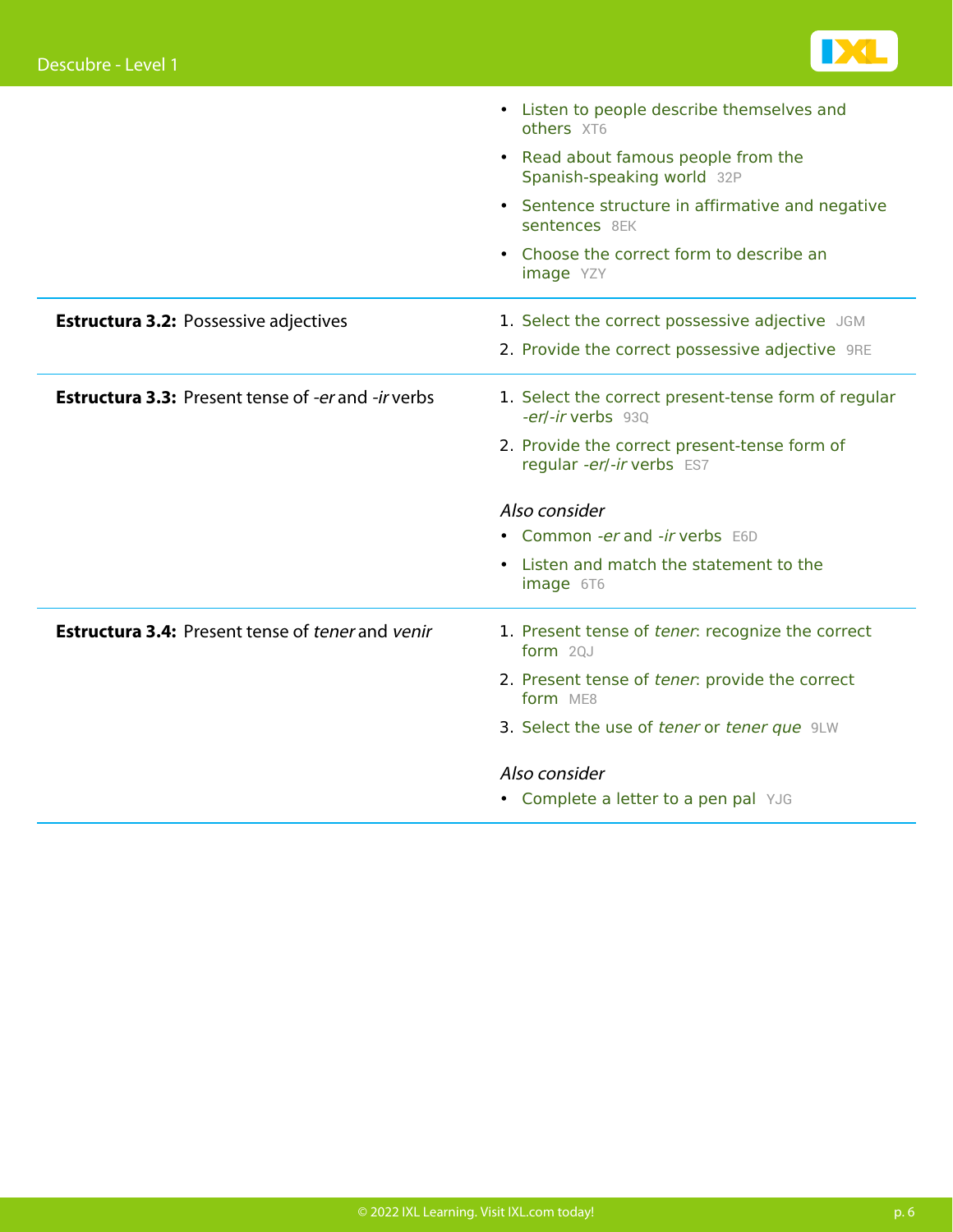

# **Lección 4**

|  |  | Los pasatiempos |
|--|--|-----------------|
|  |  |                 |

| <b>Textbook section</b>                         | <b>IXL skills</b>                                                                                                                                                                                                                                       |
|-------------------------------------------------|---------------------------------------------------------------------------------------------------------------------------------------------------------------------------------------------------------------------------------------------------------|
| <b>Contextos: Pastimes</b>                      | 1. Recognize day-to-day activities GRQ<br>2. Name day-to-day activities 2FX<br>3. Recognize pastimes and hobbies WBF<br>4. Name pastimes and hobbies UUQ<br>Also consider<br>• Listen to people talk about sports, hobbies, and                         |
|                                                 | free time D53<br>• Read street interviews about plans, habits, and<br>free time F7P                                                                                                                                                                     |
| <b>Contextos: Sports</b>                        | 1. Recognize sports VY6<br>2. Name sports LGV<br>3. Recognize people, places, and things associated<br>with sports NWB<br>4. Name people, places, and things associated with<br>sports CZD                                                              |
|                                                 | Also consider<br>• Write sentences that are true for you about<br>sports, hobbies, and free time 74L                                                                                                                                                    |
| <b>Contextos: Places in the city</b>            |                                                                                                                                                                                                                                                         |
| <b>Estructura 4.1: Present tense of ir</b>      | 1. Select the correct present-tense form of ir 85Q<br>2. Provide the correct present-tense form of ir SQB<br>3. Ir $a +$ infinitive to talk about the future CWD<br>Also consider<br>• The prepositions a and de and the contractions<br>al and del 4P2 |
| Estructura 4.2: Stem-changing verbs: e:ie, o:ue | 1. Common stem-changing verbs: e to ie YU7<br>2. Present tense of stem-changing verbs: e to<br>$ie$ 8Z8<br>3. Common stem-changing verbs: o to ue and<br>jugar 24T                                                                                      |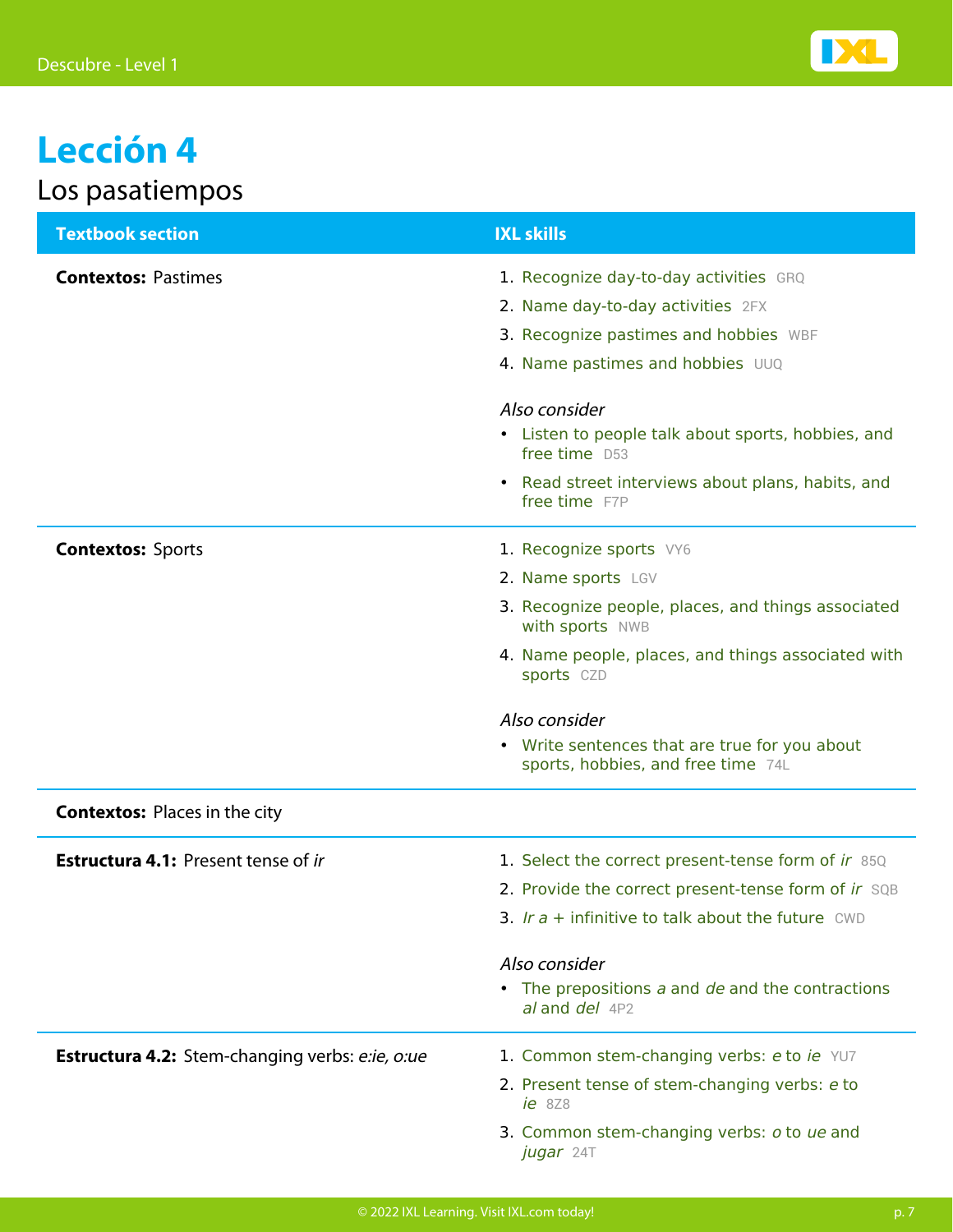

4. Present tense [o](https://www.ixl.com/spanish/level-1/present-tense-of-stem-changing-verbs-o-to-ue-and-jugar)f stem-changing verbs: o [to](https://www.ixl.com/spanish/level-1/present-tense-of-stem-changing-verbs-o-to-ue-and-jugar) [ue](https://www.ixl.com/spanish/level-1/present-tense-of-stem-changing-verbs-o-to-ue-and-jugar) [and](https://www.ixl.com/spanish/level-1/present-tense-of-stem-changing-verbs-o-to-ue-and-jugar) [jugar](https://www.ixl.com/spanish/level-1/present-tense-of-stem-changing-verbs-o-to-ue-and-jugar) [KT9](https://www.ixl.com/spanish/level-1/present-tense-of-stem-changing-verbs-o-to-ue-and-jugar)

#### Also consider

- [Ask questions related to plans and](https://www.ixl.com/spanish/level-1/ask-questions-related-to-plans-and-preferences) [preferences](https://www.ixl.com/spanish/level-1/ask-questions-related-to-plans-and-preferences) [KUQ](https://www.ixl.com/spanish/level-1/ask-questions-related-to-plans-and-preferences)
- [Listen to conversations about making plans](https://www.ixl.com/spanish/level-1/listen-to-conversations-about-making-plans) [DBG](https://www.ixl.com/spanish/level-1/listen-to-conversations-about-making-plans)
- [Respond to plans and invitations by giving](https://www.ixl.com/spanish/level-1/respond-to-plans-and-invitations-by-giving-reasons-and-excuses) [reasons and excuses](https://www.ixl.com/spanish/level-1/respond-to-plans-and-invitations-by-giving-reasons-and-excuses) [LGE](https://www.ixl.com/spanish/level-1/respond-to-plans-and-invitations-by-giving-reasons-and-excuses)

**Estructura 4.3:** Stem-changing verbs: e:i

**Estructura 4.4:** Verbs with irregular yo forms 1. [Select the correct present-tense form of](https://www.ixl.com/spanish/level-1/select-the-correct-present-tense-form-of-ver) [ver](https://www.ixl.com/spanish/level-1/select-the-correct-present-tense-form-of-ver) [CFA](https://www.ixl.com/spanish/level-1/select-the-correct-present-tense-form-of-ver)